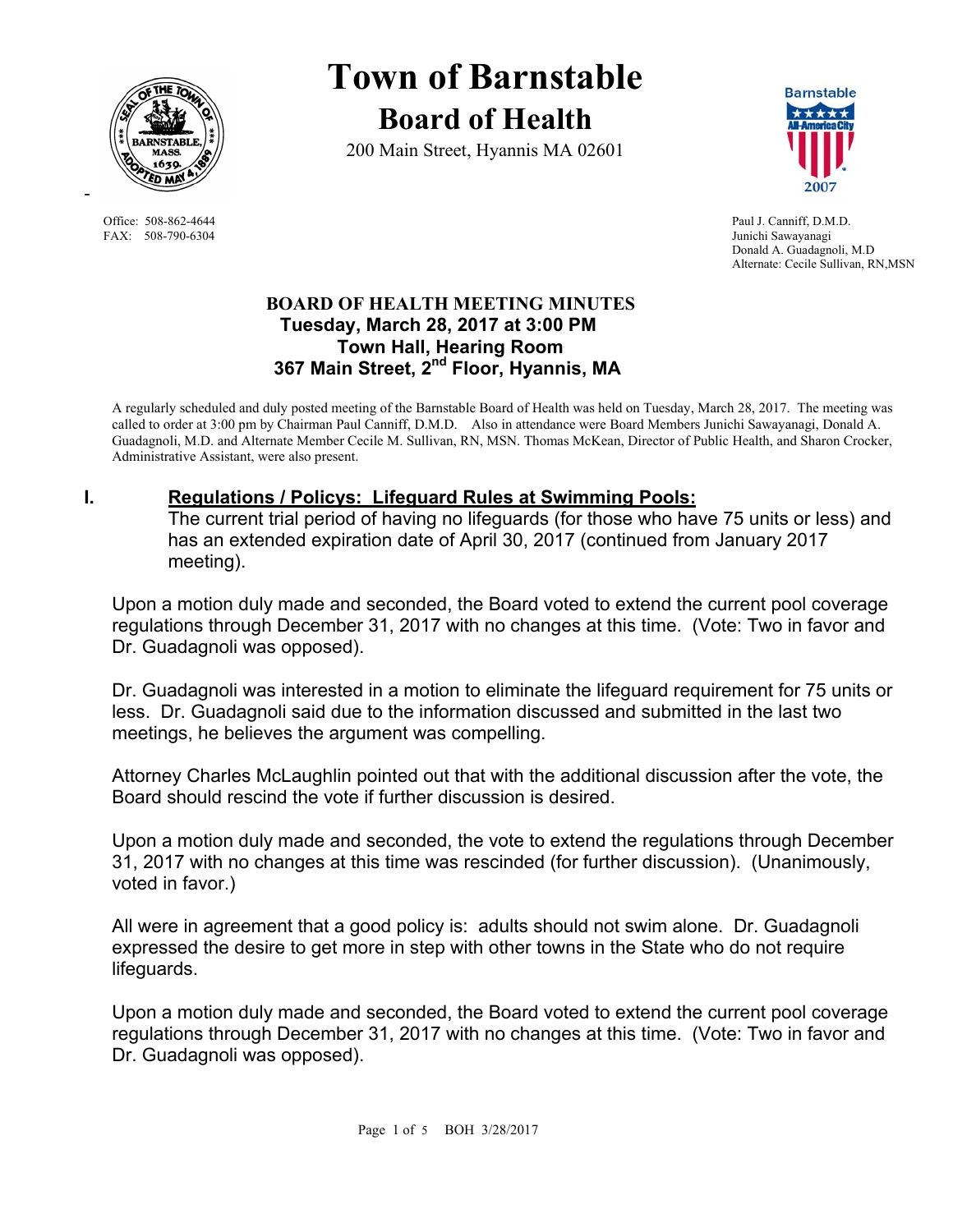# **II. Variance – Septic:**

 A. Brian Yergatian, BSC Group, representing E. Jaxtimer, Trustee, JHJ Realty Trust, owner – '0' Rue Michelle (a.k.a. #20), Barnstable, Map/Parcel 335-073, 1.24 acres. Previously approved, expired permit, variance from a marginal lot regulation requested.

Moved to the April 25, 2017 meeting per a written request received.

B. Thomas Roux representing Michael Dinapoli, owner – 542 Main Street, West Barnstable, Map/Parcel 133-010, 0.95 acre lot, requesting a setback variance.

The property borders wetlands, has a private well, and has two septic systems on it. The 1,500 gallon septic tank will remain. The 1,000 gallon septic tank will be abandoned and replaced. Mr. McKean said the staff did not have an issue with the final plan.

Upon a motion duly made by Dr. Canniff and seconded by Mr. Sawayanagi, the Board voted to grant the approval of the variance on the engineering plan dated September 8, 2016, revision date March 6, 2017 with the following conditions: 1) a three bedroom deed restriction must be recorded at the Barnstable County Registry of Deeds and an official copy must be filed with the Health Division. (Unanimously, voted in favor.)

C. John O'Dea, Sullivan Engineering, representing Ernest J. Jaxtimer, owner – 1450 Osterville-West Barnstable Road, Marstons Mills, Map/Parcel 127-007-001, 4.42 acre parcel, marginal lot, requesting two variances, previously approved.

John O'Dea said that the property is one of three parcels in a row which are farm land. They are proposing a mounted system. Of the ten feet of sand they dug down into, 2.8 feet was dry, suitable soil. They do not need a variance to wetlands as it does not meet the definition of wetlands. In 2003, the property was granted a variance for a five bedroom system that remained active until 2015. The owner will be putting in an office for the farm.

Mr. McKean said the staff did not have any objections and no conditions.

Upon a motion duly made by Mr. Sawayanagi, seconded by Dr. Guadagnoli, the Board voted to grant the variances without conditions. (Unanimously, voted in favor.)

D. Earl Lantery, Lantery Associates, representing Nancy Connor, owner – 455 Huckins Neck Road, Centerville, Map/Parcel 233-048, 20,800 square feet parcel, failed septic system, one variance requested.

Moved to the April 25, 2017 meeting per a written request received.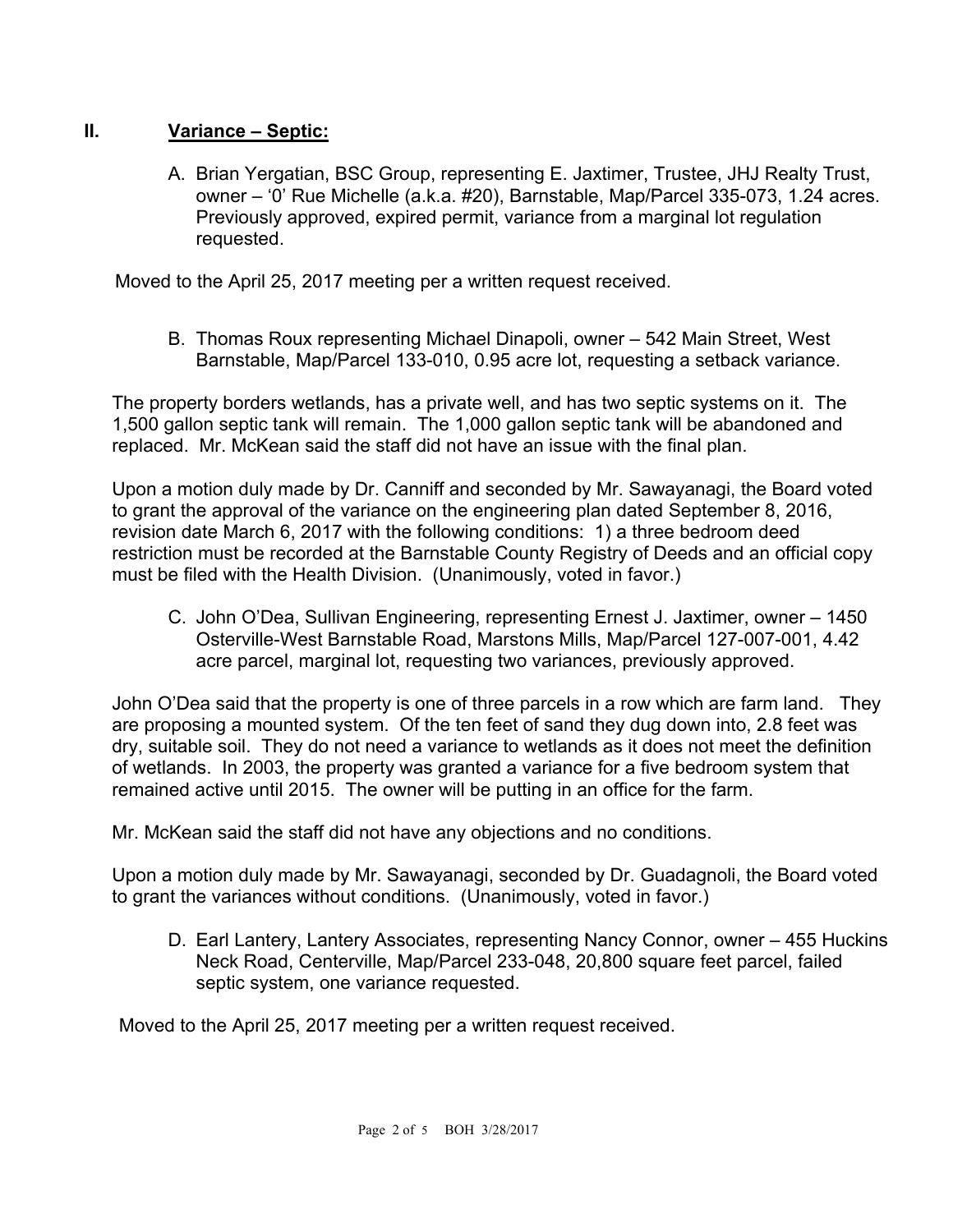### **III. Holding Tank:**

Tom Lee, Horsley Witten, representing Town of Barnstable, owners – Craigville Beach restrooms, 997 Craigville Beach Road, Centerville, requesting the use of a holding tank.

Tom Lee, Horsley Witten, Mark Marinacchio, Town of Barnstable DPW, and Roger Parsons, Town Engineer, were present and discussed the design.

The plan proposes a septic holding tank to service the bathroom facilities. They have made the system as efficient as possible. The urinals will be waterless. The showers have four heads for rinsing with the water going into the sand. In planning for the future, the tank walls are baffled to provide the opportunity to use for leaching, if necessary in future. At peak season, the tank will need to be pumped every 5-7 days. There is a cellular connection which will notice town staff at Structures and Grounds that it will need to be pumped soon. This will not be an audible alarm at the beach itself. The staff is expected to be able to have the septic serviced relatively fast. The next line will have a visible and audible alarm.

Roger Parsons noted the tank is heavy enough – it will not float away in a big storm. The tank holds 10,000 gallons. The current system is two cesspools and is very old. During renovation, they discovered a line broken and fixed it. However, with the age of system, it needs to be replaced before anything else happens. The cost of a standard septic system there would be \$323K. The cost of the tight tank is \$45.2K plus the cost of pumping throughout the season.

Upon a motion duly made and seconded, the Board voted to grant the use of a holding tank with the condition that the tank will be pumped in the morning but no earlier than 8:00 am. (It is estimated that the tank will have to be emptied every 5-7 days at the peak of the season.)

#### **IV. Temporary Food Events:**

- A. Christopher Hall is representing West Barnstable Village Festival Committee who is proposing three temporary food events over the calendar year.
	- 1. The "West Barnstable Spaghetti Dinner" at West Barnstable Fire Department, 2160 Meetinghouse Road on April 1, 2017 from 5:00-7:30 pm with the following foods: spaghetti, red sauce, meatballs, sausage, cold salad, bread, butter, ice cream, juice and coffee.

Christopher Hall was present and all paperwork had been submitted and reviewed.

Upon a motion duly made and seconded, the Board voted to grant an annual temporary food variance for the West Barnstable Village Festival Committee with the above-mentioned foods with the condition that two handwash stations be added – one between each group of two "green labelled" tables in layout diagram. (Unanimously, voted in favor.)

> 2. The "Railroad Hobo BBQ Joint at the West Barnstable Festival" to be served next to Old Village Store of West Barnstable, 2461 Meetinghouse Way on August 19, 2017 from 11:00 am- 2:00 pm with the following foods: BBQ brisket, pulled pork, pork ribs, beef ribs, BBQ beans, cole slaw, pickles, corn bread, water and soda.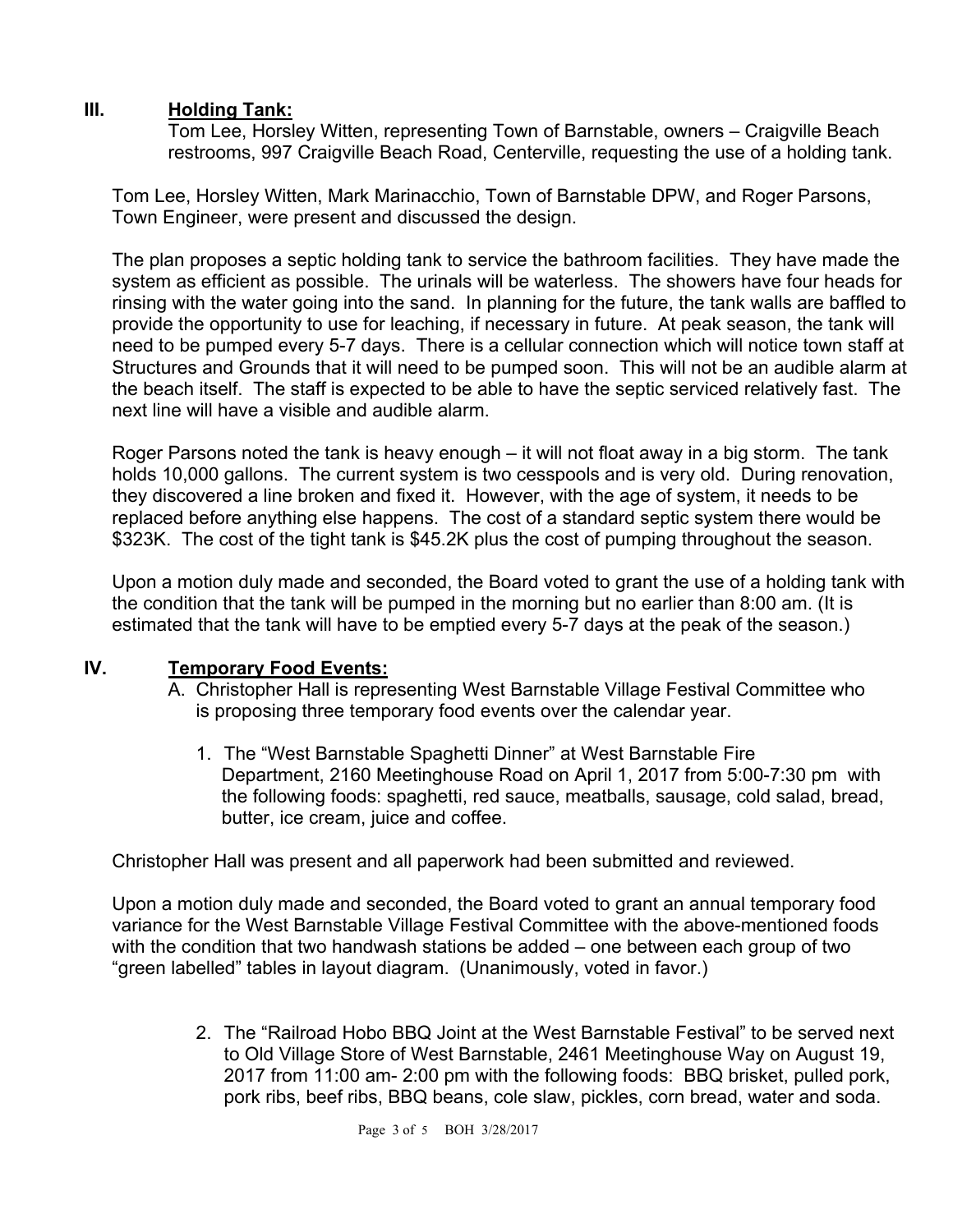Upon a motion duly made and seconded, the Board voted to grant an annual temporary food variance with the above-mentioned food. (Unanimously, voted in favor.)

> 3. The "West Barnstable Fire Department Christmas Pancake Breakfast" at West Barnstable Fire Department, 2160 Meetinghouse Way on December 9, 2017 from 8:00-11:00 am with the following food: breakfast pancakes, sausage, bacon, eggs, orange juice, and coffee.

Upon a motion duly made and seconded, the Board voted to grant an annual temporary food variance with the above-mentioned foods with the condition that two handwash stations be added – one between each group of two "green labelled" tables in layout diagram. (Unanimously, voted in favor.)

B. The Cape Cod Media Group is sponsoring the "Prime Time of Your Life" Expo at Barnstable High School, 744 West Main Street, Hyannis on April 29, 2017 from 10 – 4 pm. There will be food ordered from Stop & Shop with servers on location.

Pat Switchanko, Cape Cod Media Group, was present and said they plan to have 57 exhibitors. With pre-registration, people may attend for free and after April 15 it will be \$5.00. She explained that Stop & Shop will have a chef doing food demonstrations and she had a vendor or two who has not submitted their paperwork.

Upon a motion duly made and seconded, the Board voted to grant an annual temporary food variance. They will have handwash stations on loan from Nauset Disposal. The Board approved additional vendors (i.e. Cape Cod Clambake) on the condition that they meet the approval of the Health Division. (Unanimously, voted in favor.)

C. The Barnstable Restaurant and Tavern is sponsoring the "Handyman Hotline Home Show at Cape Cod Beer, 1336 Phinney's Lane, Barnstable on April 8<sup>th</sup> from 11:30 -1:30 pm. The food item will be chowder.

Upon a motion duly made and seconded, the Board voted in favor of granting an annual temporary food event with chowder (from the Barnstable Restaurant and Tavern). (Unanimously, voted in favor.)

D. Siena Restaurant requesting a temporary food permit for Youth Job Fair at the HYCC, 141 Bassett Lane, Hyannis on Wednesday, April 12 from 2:30-5:00pm with the following food samples to be given: chocolate mousse.

Request was withdrawn.

#### **V. Hearing – Sewer Connection:**

Jeff Coombs, owner – 23 Keating Road, Hyannis, Map/Parcel 306-003, owner requesting deadline extension.